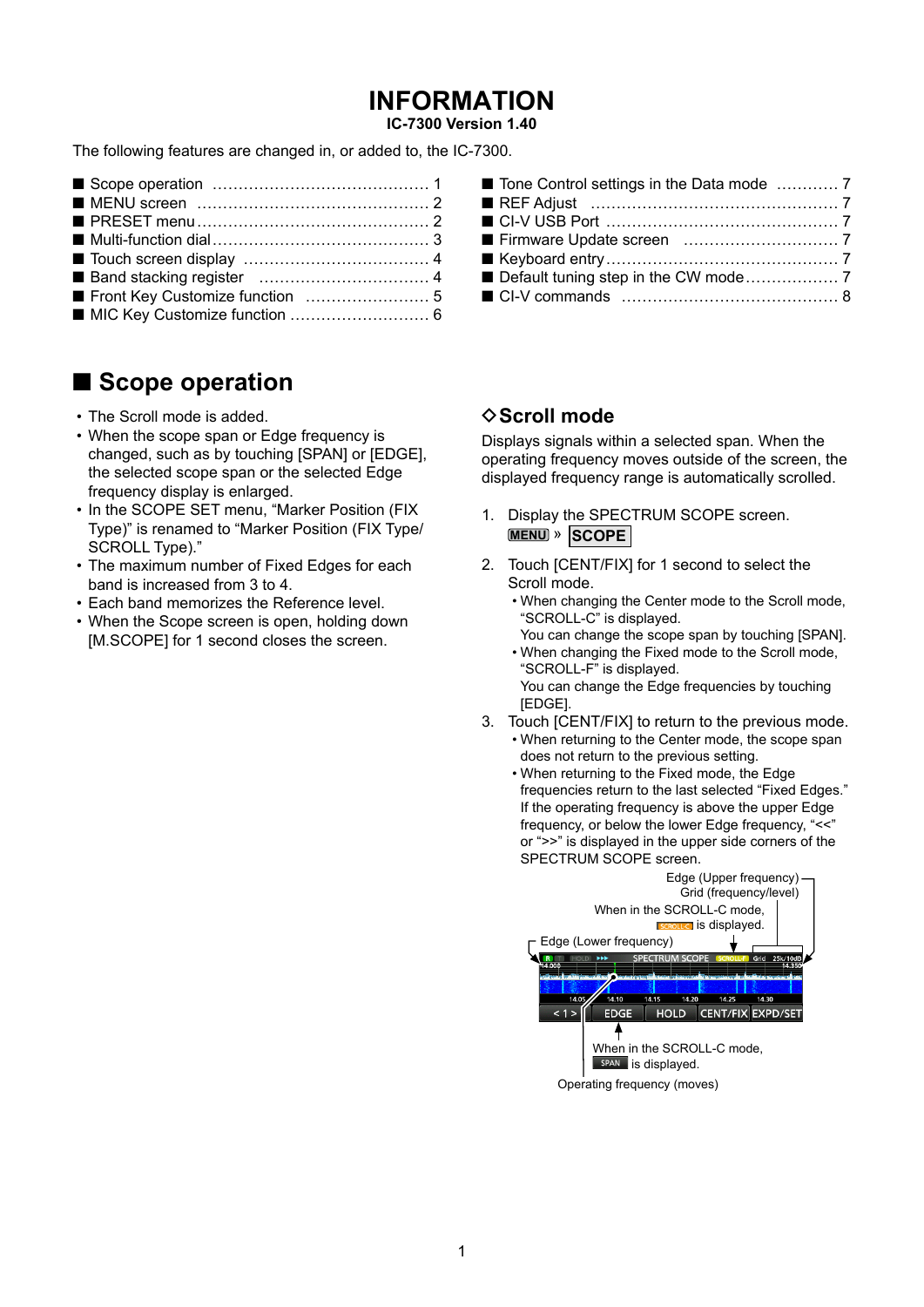## <span id="page-1-0"></span>■ **MENU** screen

A second page of the MENU screen is added. You can change between the MENU  $(1)$  and  $(2)$  by touching the page number.



## ■ **PRESET** menu

[PRESET] is added to the second page of the MENU screen.

You can save the combination of the following settings for the data mode to quickly change the settings, depending on your operating needs.

| Preset Name                    | <b>SSB TBW</b>             |
|--------------------------------|----------------------------|
| Mode                           | <b>SSB TX Bandwidth</b>    |
| Filter                         | USB SEND                   |
| Filter BW                      | USB Keying (CW)            |
| Filter Type (HF)               | USB Keying (RTTY)          |
| Filter Type (50M - )           | Inhibit Timer at USB       |
| <b>ACC/USB Output Select</b>   | Connection                 |
| <b>ACC/USB AF Output Level</b> | CI-V Baud Rate             |
| ACC/USB AF SOL                 | CI-V Address               |
| ACC/USB IF Output Level        | CI-V Transceive            |
| <b>USB MOD Level</b>           | <b>USB Serial Function</b> |
| DATA MOD                       | CI-V USB Port              |
| <b>SSB-D TX Bandwidth</b>      | CI-V USB Baud Rate         |
| DATA OFF MOD                   | CI-V USB Echo Back         |
| COMP                           |                            |

LThe transceiver has a total of 5 memories.

### **♦ Loading the preset memory**

- 1. Push **MENU**.
- 2. Touch 2 at the center bottom of the screen.
- 3. Touch [PRESET].



- 4. Touch the preset memory to load.
- 5. Touch [YES].
	- The selected preset memory is loaded, and "In Use" is displayed on the PRESET screen. If you change the transceiver settings, and they do not match the contents of the preset memory, "In Use" disappears.
	- LTouching [UNLOAD] returns the transceiver settings to those set before loading the preset memory.

### **NOTE:**

- You cannot load the preset memory content when you select a blank memory channel in the Memory mode.
- You cannot load a preset memory that is displayed as "(BLANK)."

### **♦ Editing the memory contents**

**NOTE:** You cannot edit the preset memory that is in use. To edit it, first touch [UNLOAD], and then edit the memory.

- 1. On the PRESET screen, touch a preset memory to edit for 1 second.
- Opens the QUICK MENU screen.
- 2. Touch "Edit the Preset Memory." LWhen touching "Save to the Preset Memory," all of the contents are set to the current settings before editing.
- 3. Touch the check box to select whether or not to load the item.
	- "✓" is displayed on the left side of the loading item.
- 4. Touch the item name, and then touch the option to set.
- LYou can set the preset name of up to 16 characters.
- 5. Repeat steps 3 and 4 to edit the preset memory.
- 6. Touch "<<Write>>."
- 7. Touch [YES].

**TIP:** Depending on your software, you may need to change the "CI-V Address" setting. For example, you use a software that is not compatible with the IC-7300. In that case, you may be able to use the software by setting "CI-V Address" to another transceiver's address.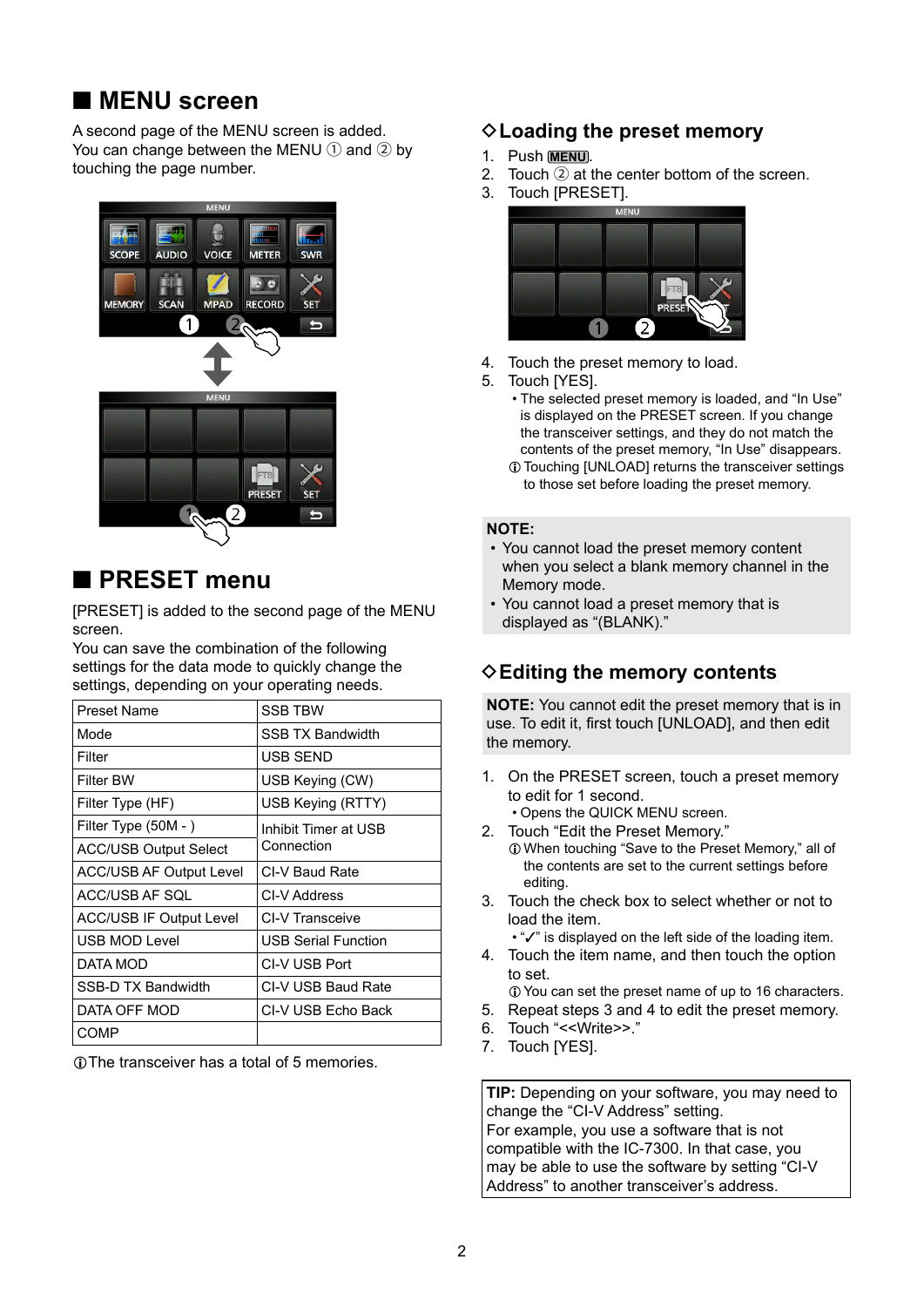# <span id="page-2-0"></span>■ **Multi-function dial**

The function of the Multi-function dial (**MULTI**) is enhanced.

When the Multi-function menu is closed, (MULTI) can be enabled to adjust functions by pushing or touching the item for 1 second on the Multi-function menus. The function is displayed in the upper right corner of the screen.



\* On the Multi-function menus, touch the item for 1 second to assign the function to (MULTI). To cancel the function assigned to **MULTI**), touch the Function indicator for Multi-function control, or hold down **(MULTI)** for 1 second.

| <b>Indicator</b>   | <b>Action</b>                                                                                                                               |                                    |
|--------------------|---------------------------------------------------------------------------------------------------------------------------------------------|------------------------------------|
|                    | Rotate                                                                                                                                      | Adjusts the RIT frequency.         |
| <b>RIT</b>         | Hold<br>down                                                                                                                                | Clears the RIT frequency.          |
|                    | Rotate                                                                                                                                      | Adjusts the ⊿TX frequency.         |
| $\triangle$ TX     | Hold<br>down                                                                                                                                | Clears the ⊿TX frequency.          |
|                    | Rotate                                                                                                                                      | Adjusts the RIT ⊿TX frequency.     |
| RIT <b>ATX</b>     | Hold<br>down                                                                                                                                | Clears the RIT ⊿TX frequency.      |
| kHz                | Changes the operating frequency in kHz<br>steps. (VFO mode only)<br>1 Rapidly rotating (MULTI) automatically<br>increases the tuning speed. |                                    |
| M-CH               | In the Memory mode, selects Memory<br>channels.                                                                                             |                                    |
| RF PWR*            |                                                                                                                                             | Adjusts the transmit output power. |
| MIC G*             | Adjusts the microphone gain.                                                                                                                |                                    |
| COMP*              | Adjusts the Speech Compressor level.                                                                                                        |                                    |
| MONI*              | Adjusts the audio level for the Monitor<br>function.                                                                                        |                                    |
| SPEED*             | Adjusts the Keying speed.                                                                                                                   |                                    |
| PITCH*             | Adjusts the CW pitch.                                                                                                                       |                                    |
| NB LEV*            | Adjusts the Noise Blanker level.                                                                                                            |                                    |
| NB DEP*            | Adjusts the DEPTH (Noise attenuation<br>level).                                                                                             |                                    |
| NB WID*            | Adjusts the WIDTH (Blanking duration<br>time).                                                                                              |                                    |
| NR LEV*            | Adjusts the Noise Reduction level.                                                                                                          |                                    |
| NOTCH*             | Adjusts the Notch filter frequency.                                                                                                         |                                    |
| VOX G*             |                                                                                                                                             | Adjusts the VOX gain.              |
| A-VOX*             |                                                                                                                                             | Adjusts the ANTI VOX level.        |
| VOX <sub>D</sub> * |                                                                                                                                             | Adjusts the VOX delay time.        |
| <b>BKIND*</b>      | Adjusts the Break-in delay time.                                                                                                            |                                    |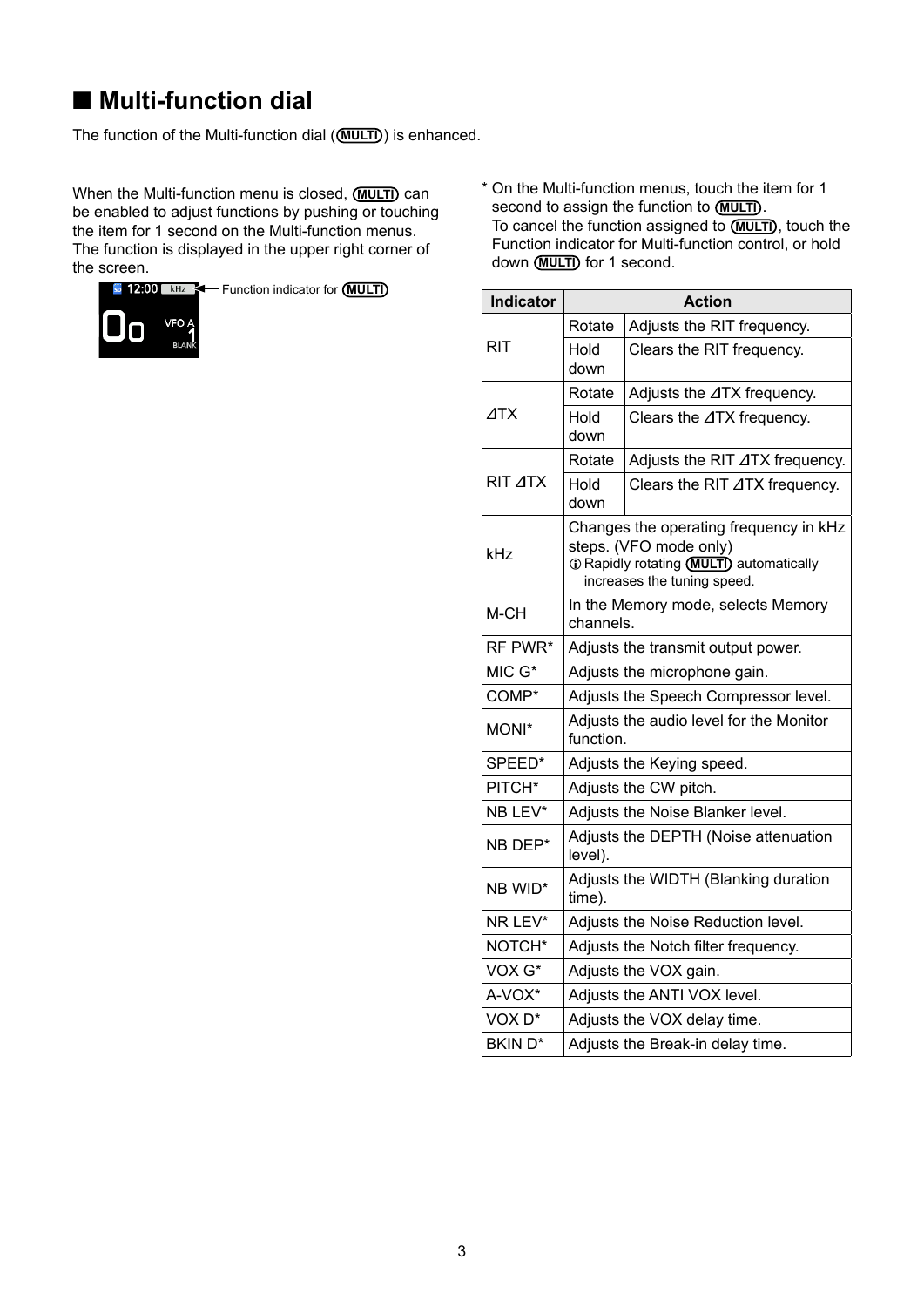# <span id="page-3-0"></span>■ **Touch screen display**

The appearance or location of the following indicators on the screen are changed, according to the Multi-function dial ( $\overline{(MULTI)}$ ) function enhancement.



### 1 **M1~M8/T1~T8 icons**

 The location of "IP+" and "OVF" icons is moved to 6. "M1"~"M8," and "T1"~"T8" icons are stayed here.

### 2 **Voice recorder icons**

The appearance of the icons is changed.

- **•** Recording
- ▌▌: Paused

### **3**SD card icon

The location of the icon is moved.

#### 4 **Clock readout**

The location of the readout is moved from  $\mathbf{\Theta}$ . Touch the readout to display both the current local time and UTC time.

#### $\Theta$  **Function indicator for Multi-function control** The indicator is added.

Displays the function that is assigned to **(MULTI)**.

### 6 **IP Plus/OVF icons**

The location of the icons is moved from  $\bullet$ .

# ■ **Band stacking register**

The Band Stacking Register window is added. You can select and restore one of the Band Stacking Register contents.



To display the Band Stacking Register contents:

- $\bullet$  Touch the MHz digits for 1 second on the standby screen.
- Touch the MHz digits on the standby screen, and then touch a band key for 1 second.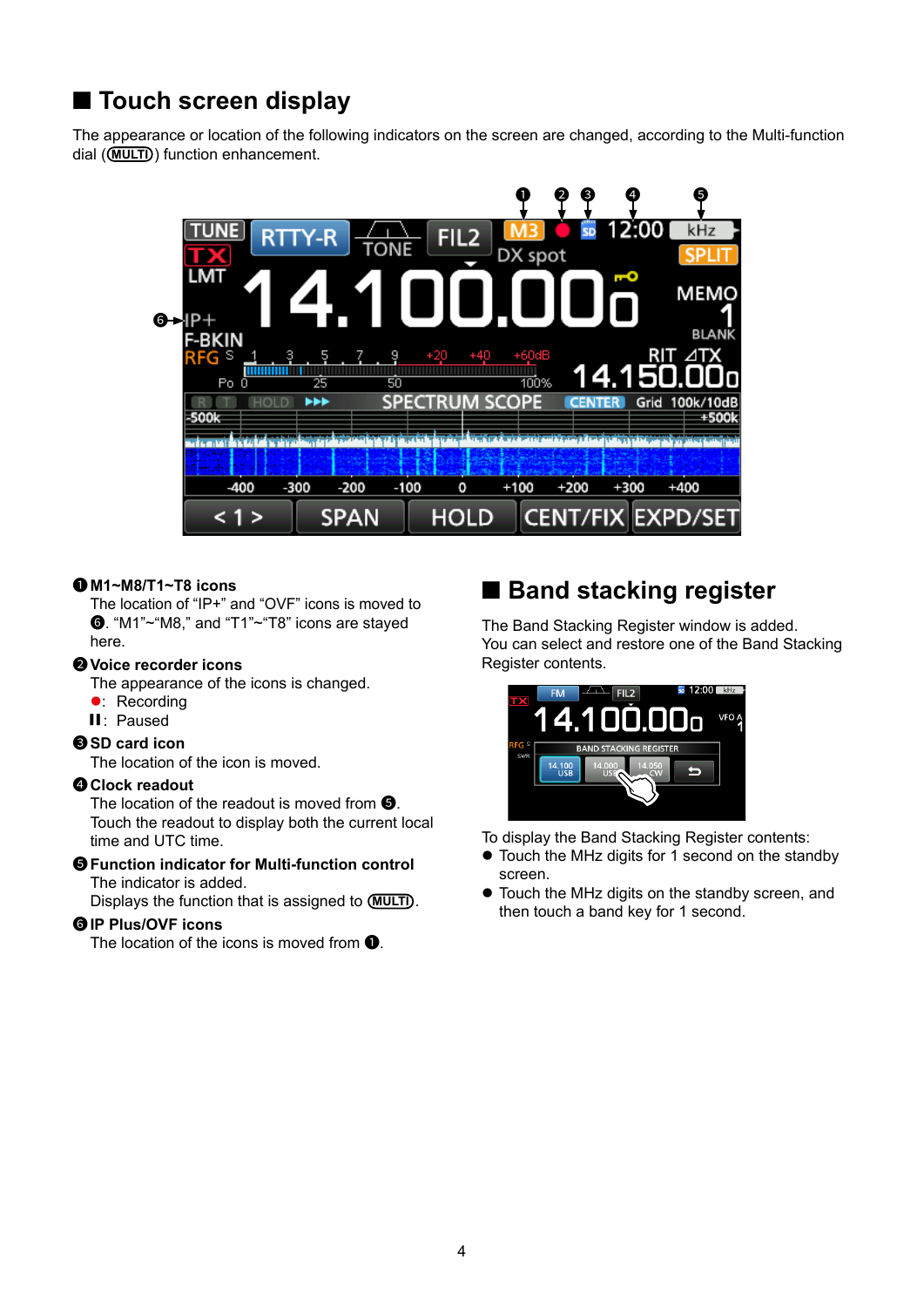# <span id="page-4-0"></span>■ **Front Key Customize function**

You can change the **VOX/BK-IN**, (the Tune and ▼ keys function.

### **MENU** » SET > Function > **Front Key Customize**

●: Default setting, ○: Assignable, N/A: Not assignable

| <b>Function</b>                                                       | <b>Description</b>                                                                                                                                                                                                                                                                                                                                                                                                                  |           | [VOX/BK-IN]   [AUTOTUNE] | $\blacksquare$ | IVI       |
|-----------------------------------------------------------------------|-------------------------------------------------------------------------------------------------------------------------------------------------------------------------------------------------------------------------------------------------------------------------------------------------------------------------------------------------------------------------------------------------------------------------------------|-----------|--------------------------|----------------|-----------|
| VOX/BK-IN                                                             | • Push to turn the VOX function in the Voice operation modes and<br>the Break-in function in the CW mode ON or OFF.<br>• Hold down for 1 second to open its function menu.                                                                                                                                                                                                                                                          |           | N/A                      | N/A            | N/A       |
| <b>AUTOTUNE</b>                                                       | In the CW mode<br>Push to automatically tune the operating frequency to a close-by<br>CW signal.                                                                                                                                                                                                                                                                                                                                    | N/A       |                          | N/A            | N/A       |
| M-CH UP                                                               | Push to scroll Memory CH up.                                                                                                                                                                                                                                                                                                                                                                                                        | N/A       | N/A                      |                | $\circ$   |
| <b>M-CH DOWN</b>                                                      | Push to scroll Memory CH down.                                                                                                                                                                                                                                                                                                                                                                                                      | N/A       | N/A                      | $\circ$        |           |
| <b>PRESET</b>                                                         | Push to open the PRESET screen.                                                                                                                                                                                                                                                                                                                                                                                                     | $\Omega$  | $\circ$                  | $\Omega$       | $\circ$   |
| Voice/Keyer/<br><b>RTTY Memory 1</b><br>Voice/Keyer/<br>RTTY Memory 2 | In the SSB, AM, or FM mode<br>. Push to transmit the voice audio recorded on the SD card once.<br>. Hold down for 1 second to repeatedly transmit the voice audio.<br>$\odot$ If the voice audio is not saved in the Voice TX memory (T1 $\sim$<br>T4), this function is disabled.<br>In the CW mode<br>• Push to transmit the Keyer memory content once.<br>• Hold down for 1 second to repeatedly transmit the memory<br>content. | $\bigcap$ | $\Omega$                 | $\Omega$       | $\bigcap$ |
| Voice/Keyer/<br>RTTY Memory 3                                         | $\odot$ If the Keyer memory content (M1 $\sim$ M4) is not entered, this<br>function is disabled.<br>In the RTTY mode                                                                                                                                                                                                                                                                                                                |           |                          |                |           |
| Voice/Keyer/<br><b>RTTY Memory 4</b>                                  | Push to transmit the RTTY memory content once.<br>$\odot$ If the RTTY memory content (RT1 $\sim$ RT4) is not entered, this<br>function is disabled.                                                                                                                                                                                                                                                                                 |           |                          |                |           |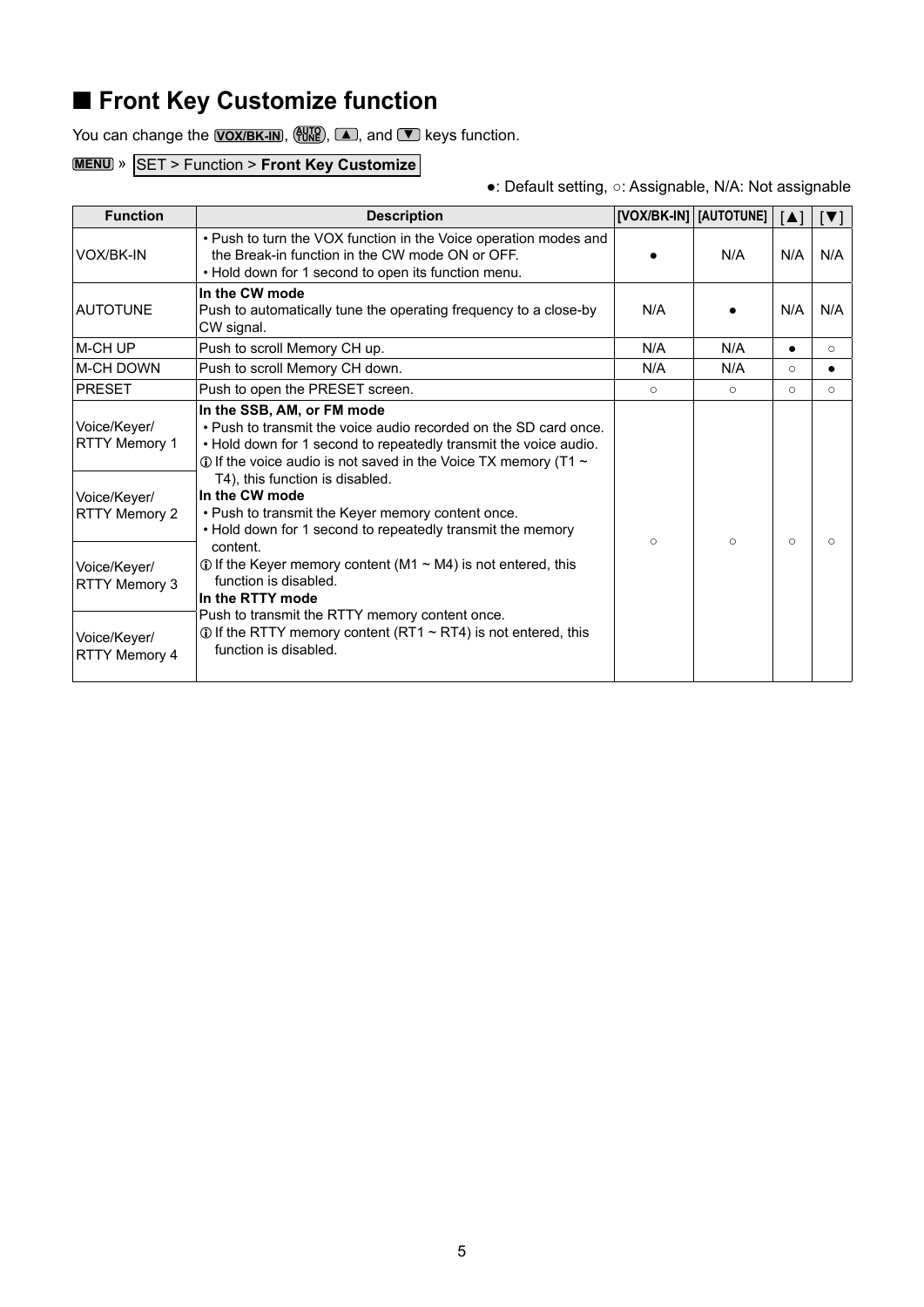# <span id="page-5-0"></span>■ **MIC Key Customize function**

You can change the microphone's [UP]/[DOWN] keys function.

### **MENU** » SET > Function > **MIC Key Customize**

**[UP]** (Default: UP (VFO: kHz))<br> **[DN]** (Default: DOWN (VFO: kHz)) **(Default: DOWN (VFO: kHz))** 

| <b>Function</b>           | <b>Description</b>                                                                                                                                                                                                                          |  |  |
|---------------------------|---------------------------------------------------------------------------------------------------------------------------------------------------------------------------------------------------------------------------------------------|--|--|
|                           | No function                                                                                                                                                                                                                                 |  |  |
| UP                        | Push to increase the frequency (in 50 Hz<br>steps*), or Memory channel.<br>* When the Tuning Step function is ON,<br>increases the frequency in the selected<br>Tuning Step.                                                                |  |  |
| <b>DOWN</b>               | Push to decrease the frequency (in 50 Hz<br>steps*), or Memory channel.<br>* When the Tuning Step function is ON,<br>increases the frequency in the selected<br>Tuning Step.                                                                |  |  |
| UP<br>(VFO: kHz)          | Push to increase the frequency (in 1 kHz<br>steps*), or Memory channel.<br>* When the Tuning Step function is ON,<br>increases the frequency in the selected<br>Tuning Step.                                                                |  |  |
| <b>DOWN</b><br>(VFO: kHz) | Push to decrease the frequency (in 1 kHz<br>steps*), or Memory channel.<br>* When the Tuning Step function is ON,<br>increases the frequency in the selected<br>Tuning Step.                                                                |  |  |
| XFC                       | While holding down the key, the transceiver<br>monitors signals.                                                                                                                                                                            |  |  |
| <b>VFO/MEMO</b>           | . Push to select the VFO mode and the<br>Memory mode.<br>• Hold down for 1 second to copy a Memory<br>channel contents to the VFO.                                                                                                          |  |  |
| <b>BAND UP</b>            | In the VFO mode<br>• Push to increase an operating band.<br>• Hold down for 1 second to recall the Band<br>Stacking Register contents.                                                                                                      |  |  |
| BAND<br><b>DOWN</b>       | In the VFO mode<br>• Push to decrease an operating band.<br>. Hold down for 1 second to recall the Band<br>Stacking Register contents.                                                                                                      |  |  |
| <b>SPEECH</b>             | Push to announce the S-meter level,<br>frequency, or operating mode.<br>1 In the VFO or Memory mode, the frequency<br>and the operating mode are announced.<br>1 S-meter level is announced only when the<br>S-level SPEECH function is ON. |  |  |
| MODE                      | • Push to select the operating mode.<br>. Hold down to toggle USB and LSB, CW and<br>CW-R, or RTTY and RTTY-R.                                                                                                                              |  |  |

| <b>Function</b>                             | <b>Description</b>                                                                                                                                                                  |
|---------------------------------------------|-------------------------------------------------------------------------------------------------------------------------------------------------------------------------------------|
| Voice/<br>Keyer/<br><b>RTTY</b><br>Memory 1 | In the SSB, AM, or FM mode<br>• Push to transmit the voice audio recorded<br>on the SD card once.<br>• Hold down for 1 second to repeatedly<br>transmit the voice audio.            |
| Voice/<br>Keyer/<br><b>RTTY</b><br>Memory 2 | 10 If the voice audio is not saved in the Voice<br>TX memory (T1 $\sim$ T4), this function is<br>disabled.<br>In the CW mode<br>• Push to transmit the Keyer memory content         |
| Voice/<br>Keyer/<br><b>RTTY</b><br>Memory 3 | once.<br>• Hold down for 1 second to repeatedly<br>transmit the memory content.<br>$\odot$ If the Keyer memory content (M1 $\sim$ M4) is<br>not entered, this function is disabled. |
| Voice/<br>Keyer/<br><b>RTTY</b><br>Memory 4 | In the RTTY mode<br>Push to transmit the RTTY memory content<br>once.<br>$\odot$ If the RTTY memory content (RT1 ~ RT4) is<br>not entered, this function is disabled.               |
| <b>TS</b>                                   | • Push to turn the Tuning Step function ON or<br>OFF.<br>• Hold down for 1 second to open the TS<br>screen.                                                                         |
| <b>MPAD</b>                                 | • Push to sequentially call up the contents in<br>the Memo Pads.<br>. Hold down for 1 second to save the<br>displayed contents into the Memo Pad.                                   |
| <b>SPLIT</b>                                | . Push to turn the Split function ON or OFF.<br>• Hold down 1 second to turn ON the Quick<br>Split function.                                                                        |
| A/B                                         | • Push to select the VFO A or VFO B.<br>• Hold down for 1 second to set the displayed<br>VFO's frequency to the VFO that is not<br>displayed.                                       |
| <b>TUNER</b>                                | . Push to turn the antenna tuner ON or OFF.<br>. While "TUNE" is displayed, hold down for 1<br>second to start manual tuning.                                                       |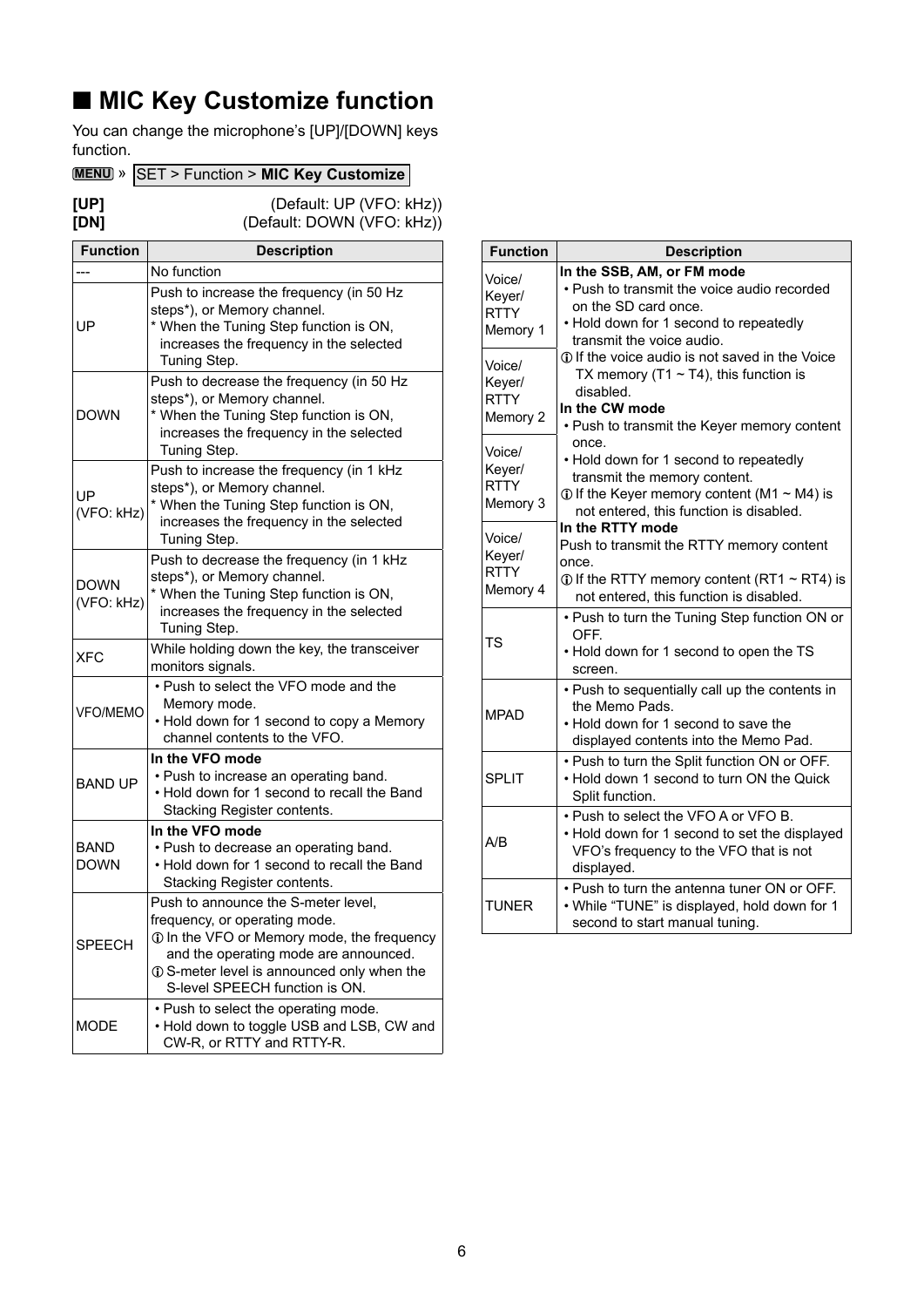# <span id="page-6-0"></span>■ **Tone Control settings in the Data mode**

In the Data mode, the Tone Control settings are automatically disabled.

- **MENU** » SET > Tone Control/TBW > **RX**
- RX HPF/LPF (Default:  $--- -$  – – –)
- RX Bass (Default: 0)
- RX Treble (Default: 0)

# ■ **REF Adjust**

"REF Adjust" in the Set mode are displayed to the tenths place digit.

**MENU** » SET > Function > **REF Adjust**

# ■ **CI-V USB Port**

The default setting of the CI-V USB Port is changed from "Link to [REMOTE]" to "Unlink from [REMOTE]."

**MENU** » SET > Connectors > CI-V > CI-V USB Port

# ■ Firmware Update screen

A dialog that recommends making a backup of the current setting is displayed before updating the firmware.



# ■ **Keyboard entry**

On the Full Keyboard screen, the Capital Lock function is not canceled, even if you toggle between the alphabet and numeric modes.

# ■ Default tuning step in the **CW mode**

The default tuning step in the CW mode is changed from 1 kHz to 100 Hz.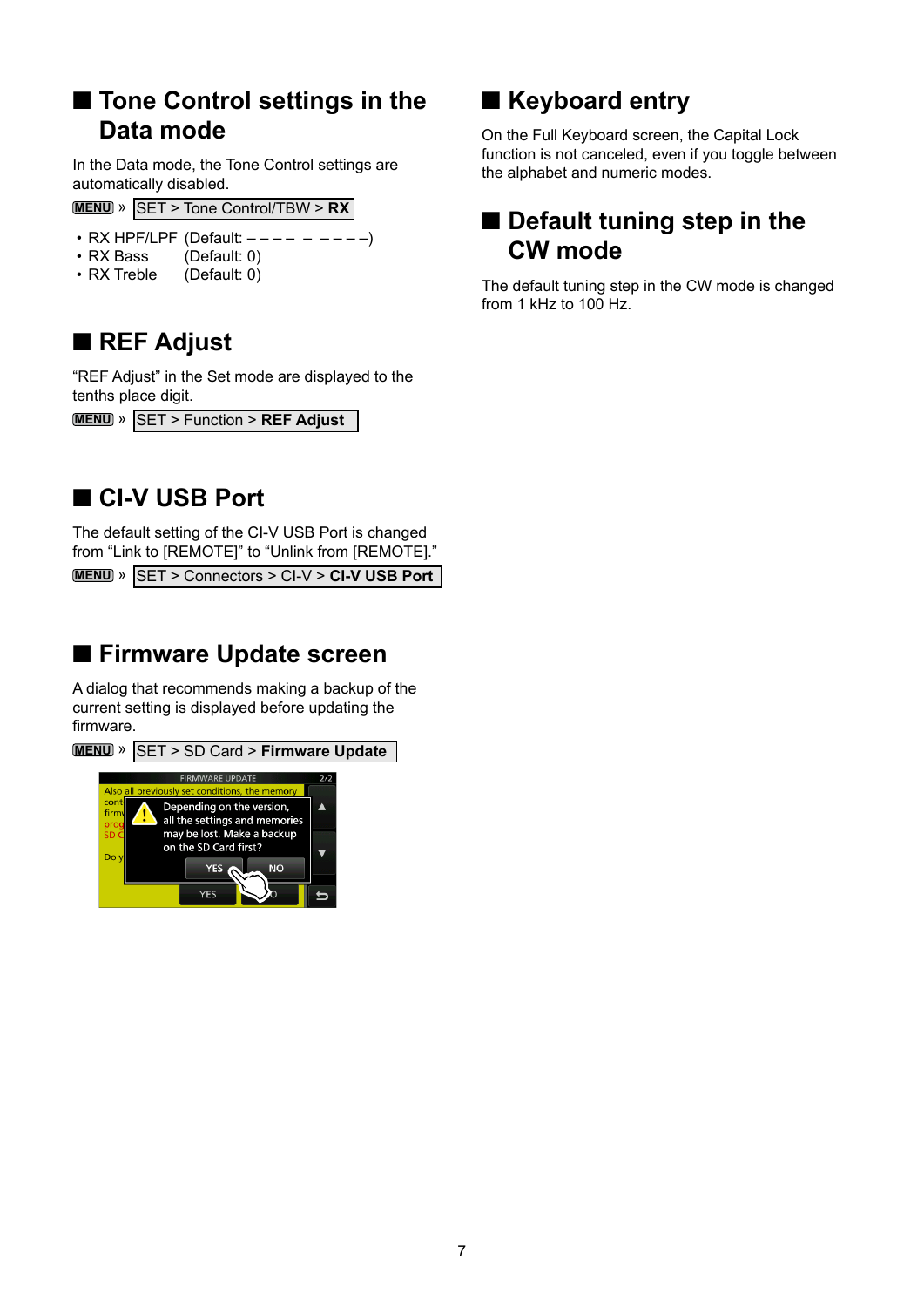<span id="page-7-0"></span>The following commands are changed in, or added to the conventional Command table.

| Cmd.   | Sub cmd. |      | Data           | <b>Description</b>                                                                                                                                                                                    |
|--------|----------|------|----------------|-------------------------------------------------------------------------------------------------------------------------------------------------------------------------------------------------------|
| $1A^*$ | 05       | 0198 | See the right. | Send/read the Front key customize<br>[VOX/BK-IN] setting                                                                                                                                              |
|        |          | 0199 | See the right. | Send/read the Front key customize<br>[AUTOTUNE] setting                                                                                                                                               |
|        |          | 0200 | See the right. | Send/read the Front key customize<br>[▲] setting                                                                                                                                                      |
|        |          | 0201 | See the right. | Send/read the Front key customize<br>[▼] setting                                                                                                                                                      |
|        |          | 0202 | See p. 9.      | Send/read the MIC key customize<br>[UP] setting                                                                                                                                                       |
|        |          | 0203 | See p. 9.      | Send/read the MIC key customize<br>[DOWN] setting                                                                                                                                                     |
|        |          | 0204 | See p. 9.      | Send/read scope edge 4 frequencies<br>for 0.03 - 1.60 MHz                                                                                                                                             |
|        |          | 0205 | See p. 9.      | Send/read scope edge 4 frequencies<br>for 1.60 - 2.00 MHz                                                                                                                                             |
|        |          | 0206 | See p. 9.      | Send/read scope edge 4 frequencies<br>for 2.00 - 6.00 MHz                                                                                                                                             |
|        |          | 0207 | See p. 9.      | Send/read scope edge 4 frequencies<br>for 6.00 - 8.00 MHz                                                                                                                                             |
|        |          | 0208 | See p. 9.      | Send/read scope edge 4 frequencies<br>for 8.00 - 11.00 MHz                                                                                                                                            |
|        |          | 0209 | See p. 9.      | Send/read scope edge 4 frequencies<br>for 11.00 - 15.00 MHz                                                                                                                                           |
|        |          | 0210 | See p. 9.      | Send/read scope edge 4 frequencies<br>for 15.00 - 20.00 MHz                                                                                                                                           |
|        |          | 0211 | See p. 9.      | Send/read scope edge 4 frequencies<br>for 20.00 - 22.00 MHz                                                                                                                                           |
|        |          | 0212 | See p. 9.      | Send/read scope edge 4 frequencies<br>for 22.00 - 26.00 MHz                                                                                                                                           |
|        |          | 0213 | See p. 9.      | Send/read scope edge 4 frequencies<br>for 26.00 - 30.00 MHz                                                                                                                                           |
|        |          | 0214 | See p. 9.      | Send/read scope edge 4 frequencies<br>for 30.00 - 45.00 MHz                                                                                                                                           |
|        |          | 0215 | See p. 9.      | Send/read scope edge 4 frequencies<br>for 45.00 - 60.00 MHz                                                                                                                                           |
|        |          | 0216 | See p. 9.      | Send/read scope edge 4 frequencies<br>for 60.00 - 74.80 MHz                                                                                                                                           |
| $27*$  | 00       |      | See p. 10.     | Read the Scope waveform data<br>• Only when "Scope ON/OFF status"<br>(Command: 27 10) and "Scope<br>data output" (Command: 27 11) are<br>set to "ON," outputs the waveform<br>data to the controller. |
|        | 14       |      | See p. 10.     | Send/read the Scope Center mode,<br>Fixed mode, SCROLL-C mode, or<br>SCROLL-F mode setting                                                                                                            |
|        | 15       |      | See p. 10.     | Send/read the Span setting in the<br>Center mode or SCROLL-C mode<br>Scope                                                                                                                            |
|        | 16       |      | See p. 10.     | Send/read the Edge number setting<br>in the Fixed mode or SCROLL-F<br>mode Scope                                                                                                                      |
|        | 20       |      | 00/01          | Send/read the Marker Position (FIX<br>Type/SCROLL Type) setting<br>(00=Filter Center, 01=Carrier Point)                                                                                               |

#### \*(Asterisk) Send/read data

### **♦ Command formats**

### • **[VOX/BK-IN] setting**

### Command: 1A 050198

| <b>Data</b> | <b>Function</b>           |
|-------------|---------------------------|
| იი          | VOX/BK-IN                 |
| 01          | <b>PRESET</b>             |
| 02          | Voice/Keyer/RTTY Memory 1 |
| 03          | Voice/Keyer/RTTY Memory 2 |
| 04          | Voice/Keyer/RTTY Memory 3 |
| 05          | Voice/Keyer/RTTY Memory 4 |

# • **[AUTOTUNE] setting**

| Command: 1A 050199 |
|--------------------|
|                    |

| <b>Data</b> | <b>Function</b>           |
|-------------|---------------------------|
| 00          | <b>AUTOTUNE</b>           |
| 01          | <b>PRESET</b>             |
| 02          | Voice/Keyer/RTTY Memory 1 |
| 03          | Voice/Keyer/RTTY Memory 2 |
| 04          | Voice/Keyer/RTTY Memory 3 |
| 05          | Voice/Keyer/RTTY Memory 4 |

### • **[▲]/[▼] setting**

| Command: 1A 050200, 050201 |  |  |
|----------------------------|--|--|
|----------------------------|--|--|

| <b>Data</b> | <b>Function</b>           |
|-------------|---------------------------|
| 00          | M-CH UP                   |
| 01          | <b>M-CH DOWN</b>          |
| 02          | <b>PRESET</b>             |
| 03          | Voice/Keyer/RTTY Memory 1 |
| 04          | Voice/Keyer/RTTY Memory 2 |
| 05          | Voice/Keyer/RTTY Memory 3 |
| 06          | Voice/Keyer/RTTY Memory 4 |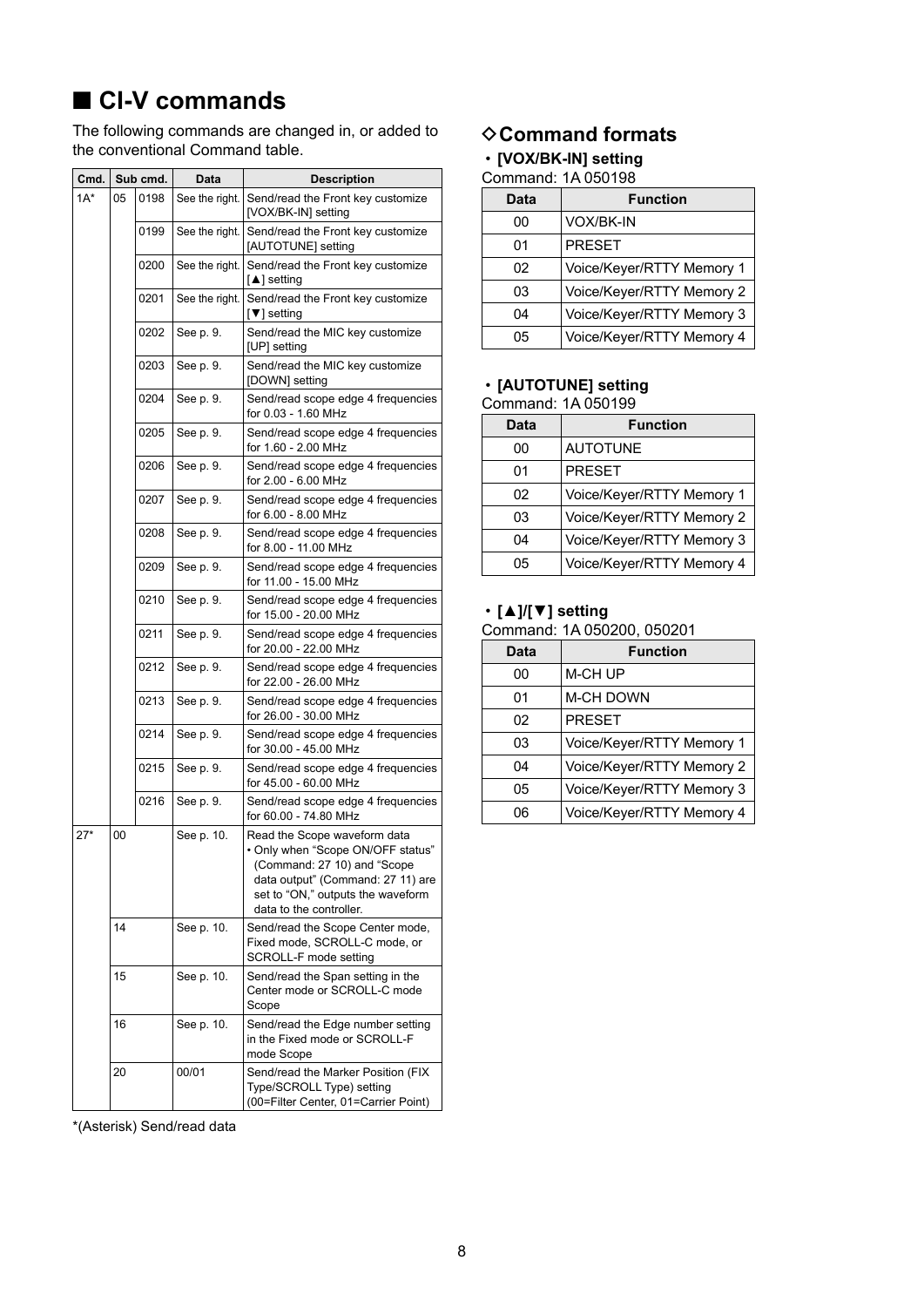$\diamond$  Command formats

#### <span id="page-8-0"></span>• **MIC Key Customize setting**

Command: 1A 050202, 050203

| <b>Data</b> | <b>Function</b>           |
|-------------|---------------------------|
| 00          | No function               |
| 01          | UP                        |
| 02          | <b>DOWN</b>               |
| 03          | UP (VFO: kHz)             |
| 04          | DOWN (VFO: kHz)           |
| 05          | <b>XFC</b>                |
| 06          | <b>VFO/MEMO</b>           |
| 07          | <b>BAND UP</b>            |
| 08          | <b>BAND DOWN</b>          |
| 09          | <b>SPEECH</b>             |
| 10          | <b>MODE</b>               |
| 11          | Voice/Keyer/RTTY Memory 1 |
| 12          | Voice/Keyer/RTTY Memory 2 |
| 13          | Voice/Keyer/RTTY Memory 3 |
| 14          | Voice/Keyer/RTTY Memory 4 |
| 15          | TS                        |
| 16          | <b>MPAD</b>               |
| 17          | <b>SPLIT</b>              |
| 18          | A/B                       |
| 19          | <b>TUNER</b>              |

<span id="page-8-1"></span>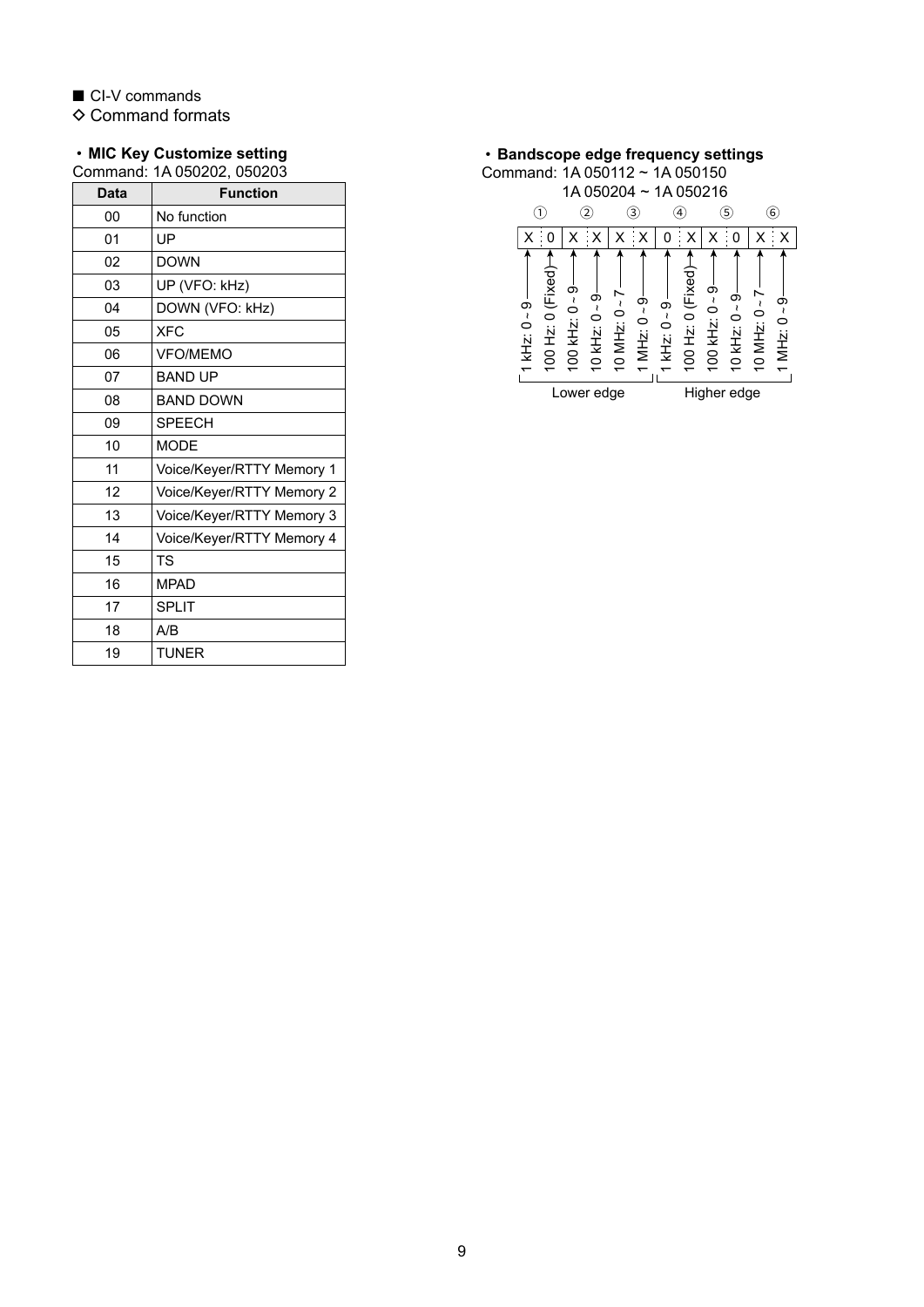$\Diamond$  Command formats

<span id="page-9-0"></span>• **Scope waveform data**

Command: 27 00

Outputs the waveform data to the controller.



 $0: 00$  (Fixed)

- 2: Order of division data (Current): 01~11
- 3: Division number (Maximum): 11(USB) LWhen sent through theUSB port, the data is divided by 11 and sent in sequential order.
	- LThe 1st data sends only the wave information  $(1) \sim (6)$ ) without the waveform data  $(7)$ ). The 2nd or later data sends the minimum wave information ( $(1 - 3)$ ) with waveform data ( $(7)$ ).
- 4: Spectrum scope mode data:
	- 00 = Center mode scope
	- 01 = Fixed mode scope
	- 02 = SCROLL-C mode scope
	- 03 = SCROLL-F mode scope
- 5: Waveform information:

The waveform information differs, depending on the Spectrum scope mode.

- In the Center mode:
- Center frequency and span are sent. See page 19-9 of the IC-7300 FULL MANUAL for Operating frequency data, and the Scope span settings ( $(2 \sim 6)$ ) to the right.
- In the Fixed, SCROLL-C, and SCROLL-F modes: Lower edge and higher edge frequencies are sent.



\* "F" means that the Lower edge frequency is a negative value.

- 6: Out of range information:
	- $\cdot$  00 = In range
	- $\cdot$  01 = Out of range
	- LIf the scope data is out of range, the waveform data  $(③)$  is omitted.
- 7: Waveform data:

The transceiver outputs the drawn waveform data. The data range or data length of the waveform data is judged by the controller. (The data range is basically the same as the display size of the scope on the controller.)

- Data range:  $0 \sim 160$
- Data length: 475

### <span id="page-9-1"></span>• **Spectrum scope mode settings** Command: 27 14



### <span id="page-9-2"></span>• **Scope span settings**

(in the Center mode and SCROLL-C mode Scope) Command: 27 15

| $\left(1\right)$  | $\mathbf{2}^{\cdot}$   | 3)               | 4                | 5                                  | $\epsilon$        | Span (kHz) |     |
|-------------------|------------------------|------------------|------------------|------------------------------------|-------------------|------------|-----|
|                   |                        |                  |                  |                                    | 0                 | 2500       | 2.5 |
|                   |                        |                  |                  |                                    |                   | 5000       | 5   |
|                   |                        |                  | 5<br>ഥ<br>ົ      | Fixed)<br>$\overline{\text{seed}}$ | (Fixed)-<br>ixed) | 10000      | 10  |
|                   | $0$ (Fixed)<br>(Fixed) | 5<br>ഥ<br>$\sim$ |                  |                                    | ◯                 | 25000      | 25  |
|                   |                        | ◯                | ◠                |                                    | digit             | 50000      | 50  |
|                   | digit:<br>digit:       | digit:<br>digit: | digit:<br>digit: | digit:<br>digit:                   | digit:            | 100000     | 100 |
| Fixed)-<br>Fixed) | <u> 신</u>              | N<br>I<br>N      | ₹                | MH <sub>Z</sub><br>$\frac{1}{2}$   | Η.<br>Σ<br>上      | 250000     | 250 |
| 0                 | 운                      | 곷<br>Զ           |                  | Σ                                  | 8<br>$\sqrt{2}$   | 500000     | 500 |

### <span id="page-9-3"></span>• **Scope Edge number settings**

(in the Fixed mode and SCROLL-F mode Scope) Command: 27 16

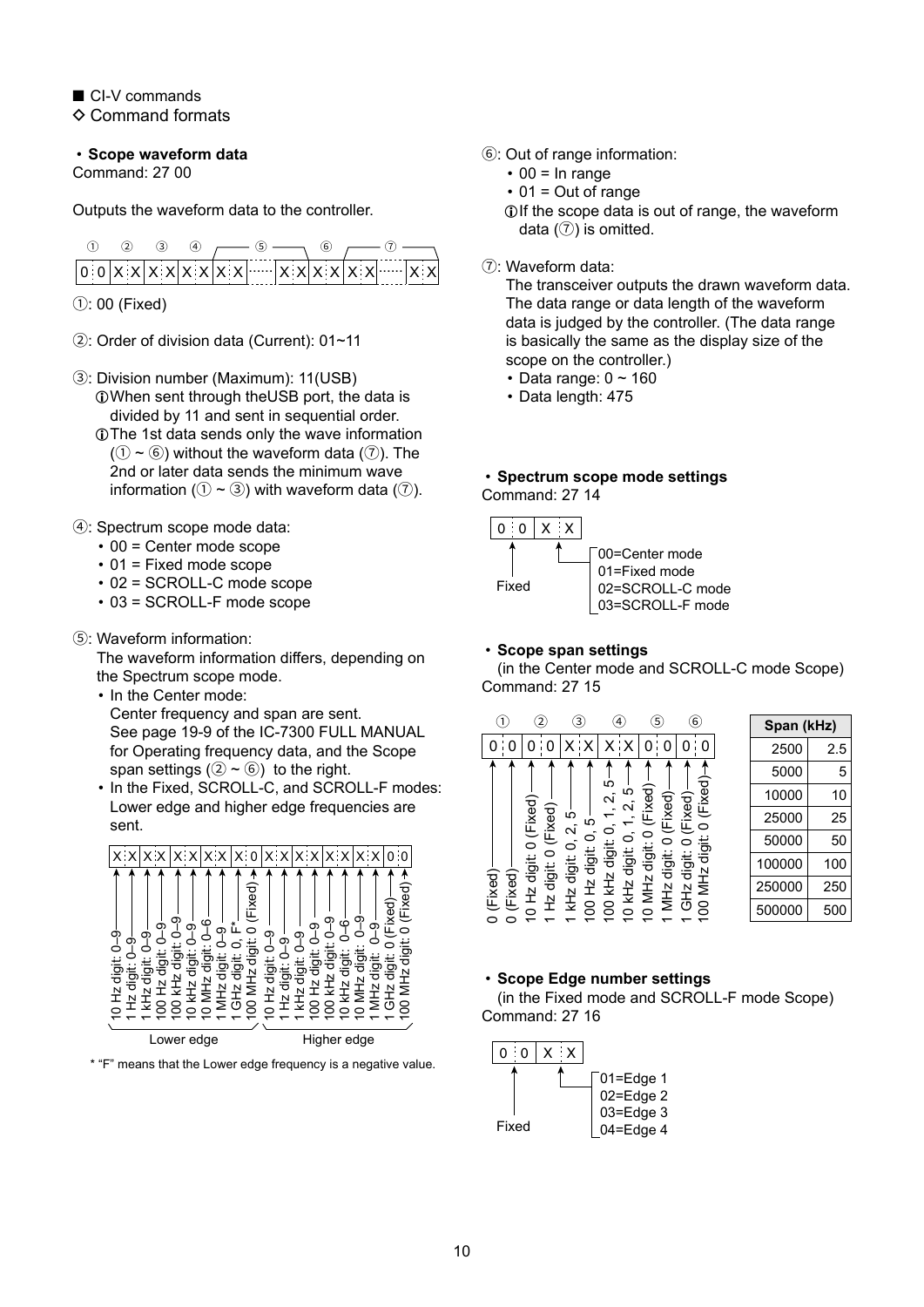$\diamond$  Command formats

# • **Scope Fixed edge frequency settings**

Command: 27 1E



LEntry of digits less than 1 kHz is ignored.

|  |  |  | 1 Selectable Frequency ranges: |  |
|--|--|--|--------------------------------|--|
|--|--|--|--------------------------------|--|

| Data | Frequency range (Hz) |
|------|----------------------|
| 01   | $0.03 \sim$<br>1.60  |
| 02   | $1.60 - 2.00$        |
| 03   | $2.00 - 6.00$        |
| 04   | 8.00<br>6.00 $\sim$  |
| 05   | $8.00 - 11.00$       |
| 06   | $11.00 \sim 15.00$   |
| 07   | $15.00 - 20.00$      |
| 08   | $20.00 \sim 22.00$   |
| 09   | $22.00 \sim 26.00$   |
| 10   | $26.00 \sim 30.00$   |
| 11   | $30.00 \sim 45.00$   |
| 12   | $45.00 \sim 60.00$   |
| 13   | $60.00 \sim 74.80$   |

2 Selectable Edge number: 01=1, 02=2, 03=3, 04=4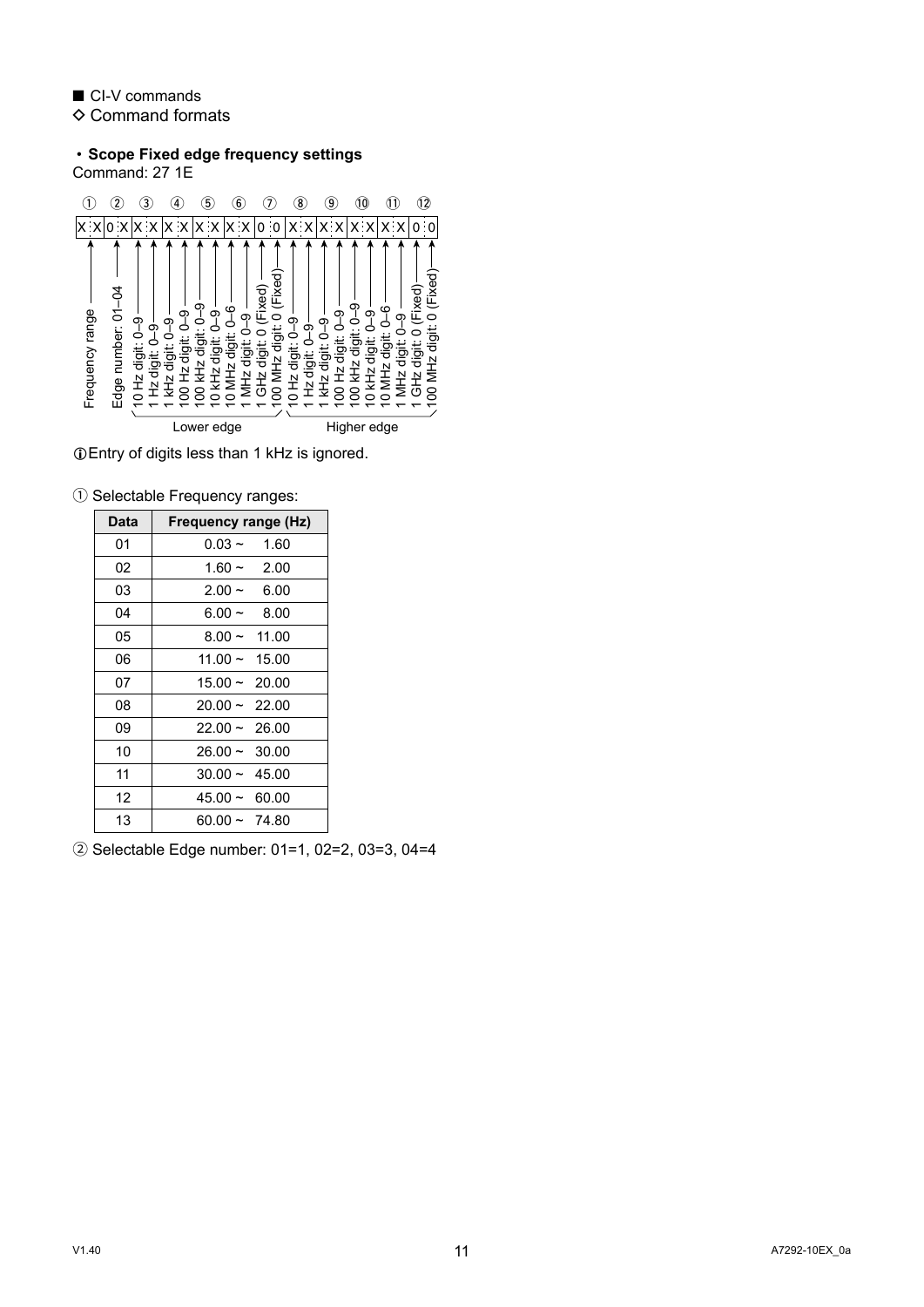# |7300

### **Firmware update information— Ver. 1.30**

Thank you for using the Icom Download Service.

The Version 1.30 firmware will provide the following additional functions or changes to your IC-7300.

- The default settings of the IF filter are changed.
- The following Set mode items are added or changed.
	- The category "Tone Control" is renamed.
	- A passband width setting for the SSB-D mode is added.
	- The screen "USB SEND/Keying" is added.
	- An inhibit timer for the USB connection is added.
- CI-V commands are added. (p. 2)

Before updating, see Section 15 'UPDATING THE FIRMWARE' in the IC-7300 Full manual, that is included on the CD supplied with your transceiver.

### *IMPORTANT!*

Make a backup file of the transceiver's settings, such as stored memory channels, filter settings, to the SD card before updating the firmware.

The CPU will be automatically reset when the firmware update is done, the transceiver's memory contents will be cleared and ALL settings will be returned to their default settings.

See Section 8 'Saving data onto the SD card' and 'Saving the setting data onto an SD card' in the Full manual, for details on the backing up operation.

# ■ Selecting the IF filter (p. 4-4)

The default settings of the SSB-D mode (FIL1  $\sim$  FIL3) are changed.

The changed values are shown in bold below.

| <b>Mode</b> | <b>IF</b> filter          | Selectable range (steps)                                             |
|-------------|---------------------------|----------------------------------------------------------------------|
|             | F L 1 (3.0 kHz)           |                                                                      |
|             | $ SSB-D $ FIL 2 (1.2 kHz) | $\frac{1}{2}$ 50 Hz to 500 Hz (50 Hz)/<br>600 Hz to 3.6 kHz (100 Hz) |
|             | $ F L$ 3 (500 Hz)         |                                                                      |

# ■**Set mode description**

### D **Tone Control/TBW (p. 8-2)**

The category "Tone Control" is renamed to "Tone Control/ TBW."



### L Read the "Tone Control" category in the manual as "Tone Control/TBW."

### D **Tone Control/TBW (p. 8-2)**

A passband width setting for the SSB-D mode is added to the TONE CONTROL/TBW screen.

 $\blacktriangleleft$ 

**MENU** » SET > Tone Control/TBW > TX > **SSB-D**

Connectors

Display

**TBW** (Default: 300 – 2700)

Sets the transmission passband width by changing the lower and higher cut-off frequencies.

### D **Connectors (p. 8-6)**

The "USB SEND/KEYING screen is added.

**MENU** » SET > Connectors > **USB SEND/Keying**

The "USB SEND," "USB Keying (CW)," and "USB Keying (RTTY)" are moved onto it.

An inhibit timer for the USB connection is added on the USB SEND/KEYING screen.

SET

Connectors

- **USB SEND/Keying**
- USB SEND
	- USB Keying (CW)
	- USB Keying (RTTY)
	- **Inhibit Timer at USB Connection**

**Inhibit Timer at USB Connection** (Default: ON)

Turns the timer for SEND or Keying signal transmission ON or OFF.

When using a PC with an old USB driver installed, and an IC-7300 through a USB cable, turning ON the timer prevents an unintentional sending of the SEND or Keying signal when:

- Connecting a USB cable to the PC and IC-7300.
- A virtual serial port communication is established.
- Starting up the PC while it is connected to the IC-7300.
- Connecting or disconnecting another USB device to or from the PC, while the IC-7300 is connected to the PC.

OFF:Sends the SEND or Keying signal immediately. ON: Pauses for a few seconds before sending the signal.

 $\odot$  If you change this setting to "OFF," first update the transceiver's USB driver and make sure the SEND or Keying signal will not be unintentionally sent.